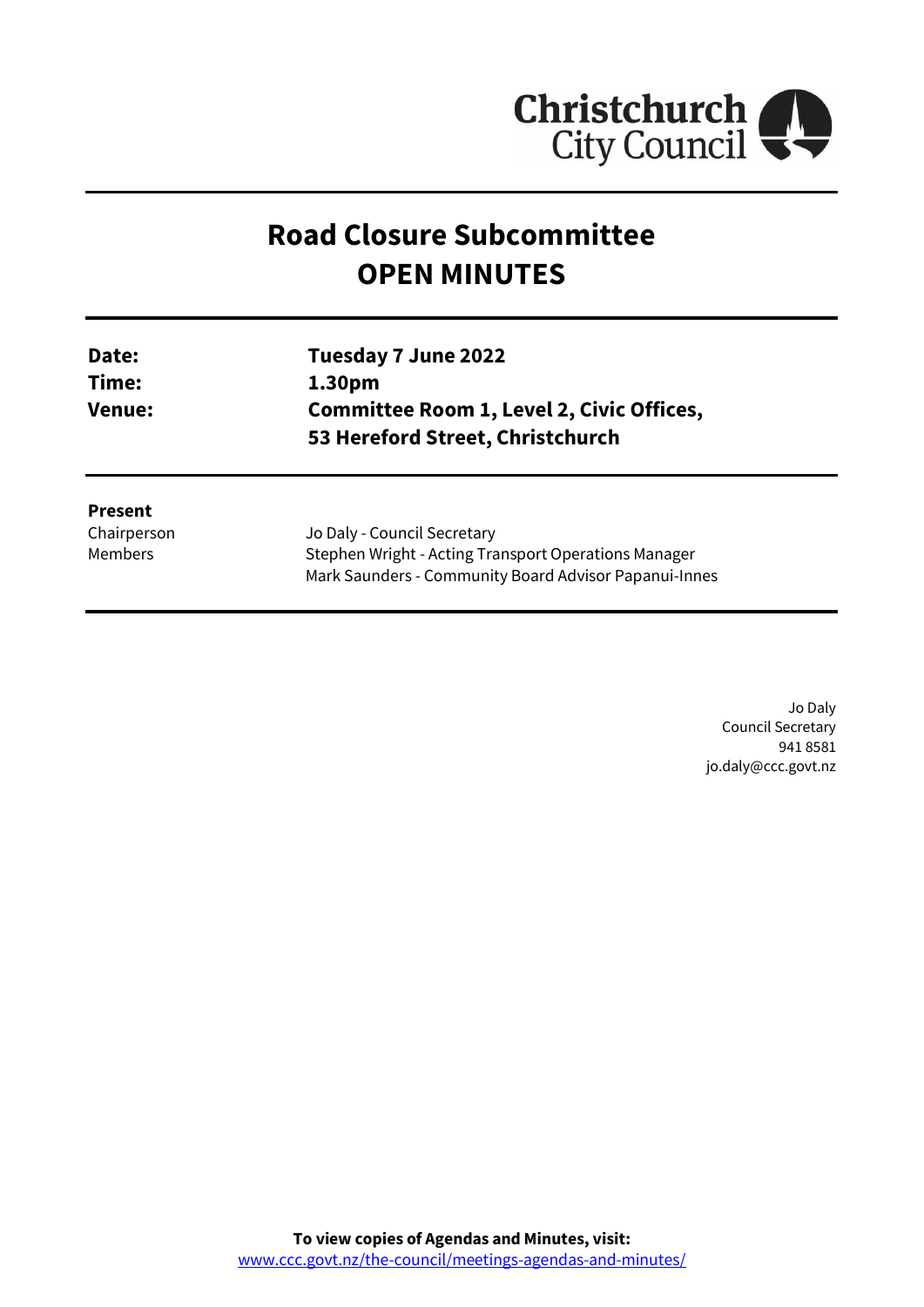

## **1. Apologies Ngā Whakapāha**

There were no apologies.

## **2. Declarations of Interest Ngā Whakapuaki Aronga**

There were no declarations of interest recorded.

## **3. Proposed Temporary Road Closures for Matariki Festival Subcommittee Comment**

The Subcommittee received an overview of the proposed temporary road closures from the Team Leader Traffic Management Coordinator, Temporary Traffic Management Team. It was confirmed that roads are only proposed to be closed until 11pm on the relevant days.

The Event Partnerships and Development Advisor and Events Producer for the event were in attendance, and provided information and responded to questions regarding the event and notification.

The Subcommittee acknowledged and considered the information provided by the event organiser on the communication and engagement undertaken on the proposed road closures.

#### **Subcommittee Resolved RCS/2022/00010**

That the Road Closure Subcommittee:

- 1. Receive the information in the report.
- 2. Authorise the approval of temporary road closures for the Matariki Festival, proposed to be deployed between 5pm and 11pm daily, from Thursday 23 June to Sunday 3 July 2022:
	- a. Oxford Terrace, between Gloucester Street and Worcester Street
	- b. Cathedral Square, between Colombo Street and Worcester Street.

Member Wright/Member Saunders **Carried**

## **4. Proposed Temporary Road Closures for Matariki Winter Fireworks 2022 Subcommittee Comment**

The Subcommittee received an overview of the proposed temporary road closures from the Team Leader Traffic Management Coordinator, Temporary Traffic Management Team.

The Event Partnerships and Development Advisor and Events Producer for the event were in attendance, and provided information and responded to questions regarding the event and notification.

The Subcommittee acknowledged and considered the information provided by the event organiser on the communication and engagement undertaken on the proposed road closures. It was noted